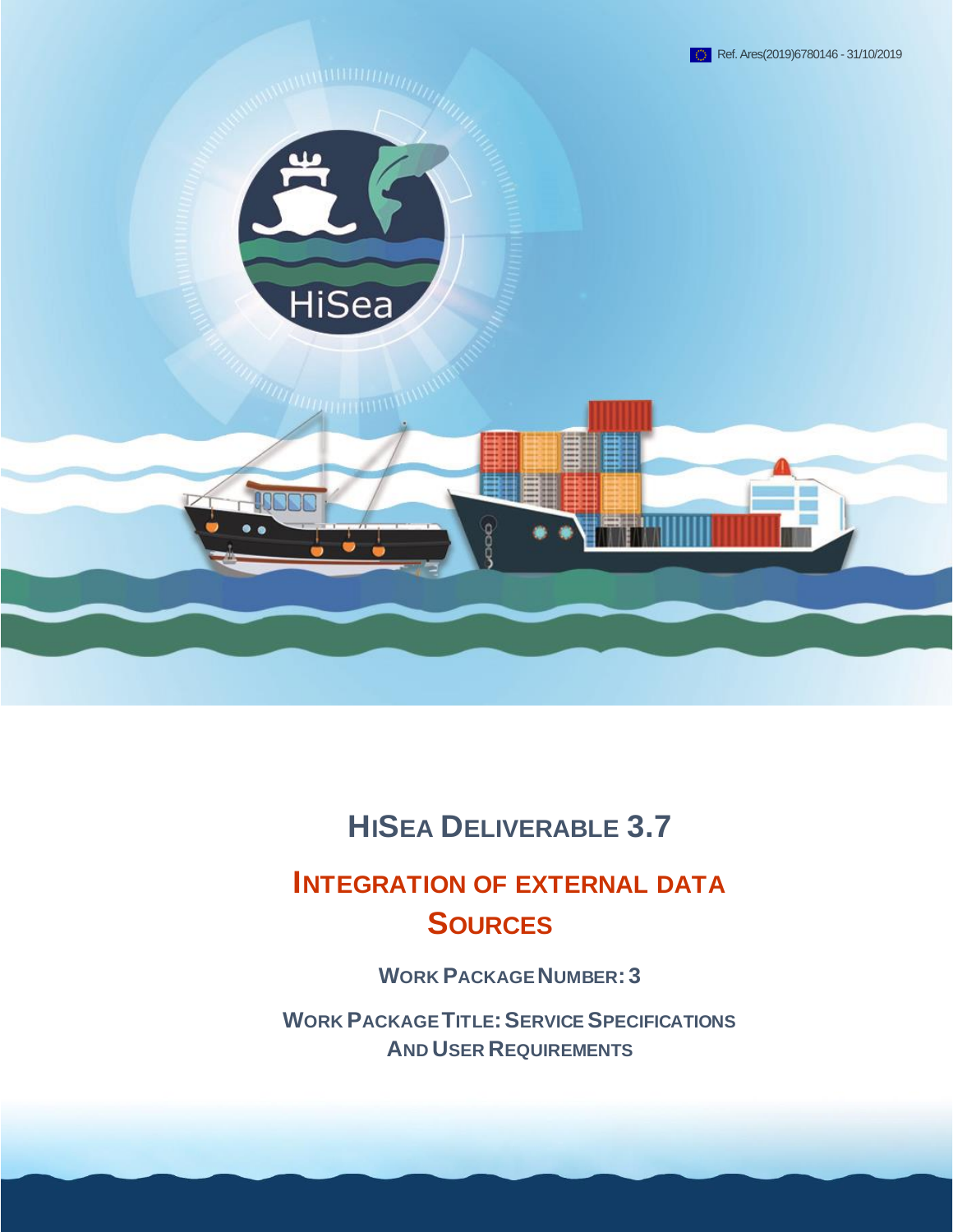

| <b>HISea Project Information</b>          |                                                                                           |  |
|-------------------------------------------|-------------------------------------------------------------------------------------------|--|
| <b>Project full title</b>                 | High-Resolution Copernicus-Based Information Services at Sea for Ports<br>and Aquaculture |  |
| Project acronym                           | HiSea                                                                                     |  |
| <b>Grant agreement number</b>             | 821934                                                                                    |  |
| <b>Project coordinator</b>                | Dr. Ghada El Serafy                                                                       |  |
| <b>Project start date and</b><br>duration | $1st$ January 2019, 30 months                                                             |  |
| <b>Project website</b>                    | https://hiseaproject.com/                                                                 |  |

| <b>Deliverable Information</b> |                                              |  |
|--------------------------------|----------------------------------------------|--|
| <b>Work package number</b>     | 3                                            |  |
| <b>Work package title</b>      | Service Specifications And User Requirements |  |
| Deliverable number             | 3.7                                          |  |
| Deliverable title              | Integration of External Data Sources         |  |

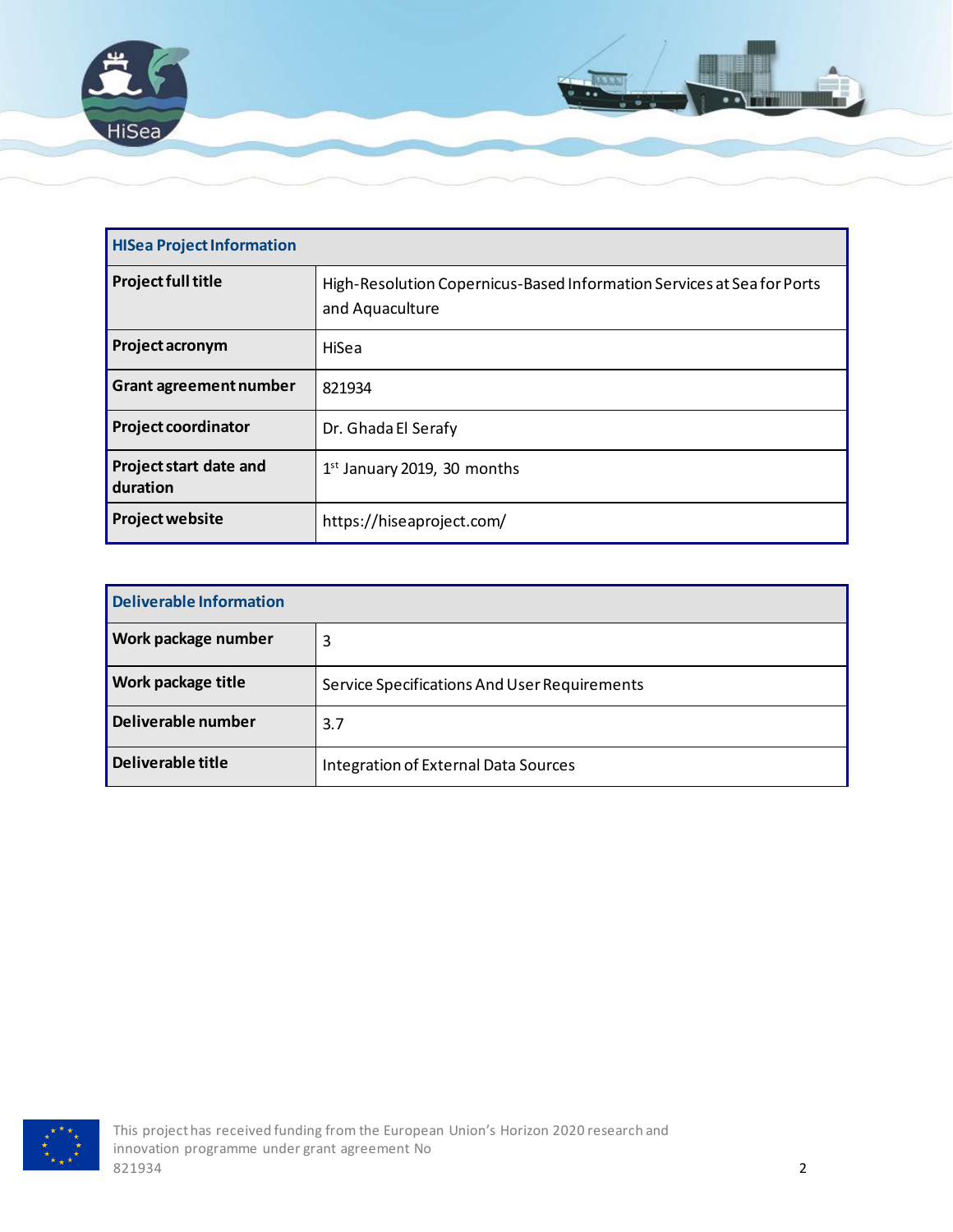

| <b>Description</b>                                                                                                                                                                                                        | The HiSea operational system makes use of these different "data<br>sources". These data sources primarily include Copernicus data sources<br>and other external data that is being collected locally or remotely or<br>external model results. In order for the platform to be able to properly<br>"talk" with these different data sources specific plugins for each data will<br>be set up.                                                                                                                                                                                                                              |
|---------------------------------------------------------------------------------------------------------------------------------------------------------------------------------------------------------------------------|----------------------------------------------------------------------------------------------------------------------------------------------------------------------------------------------------------------------------------------------------------------------------------------------------------------------------------------------------------------------------------------------------------------------------------------------------------------------------------------------------------------------------------------------------------------------------------------------------------------------------|
|                                                                                                                                                                                                                           | A relevant and innovative aspect of the HiSea is its capability to import<br>any type of data and use the different data sources to automatically build<br>what is commonly called the "best available information". This aspect<br>contributes to increase the service reliability and resilience once if for<br>some unexpected circumstance a data source is not available, the system<br>is capable to use an alternative source. Usually the systems have a rank of<br>data source priority and it always tries to use the data from the highest<br>rank. In case of unavailability, it tries the next one and so on. |
| Lead beneficiary                                                                                                                                                                                                          | Hidromod                                                                                                                                                                                                                                                                                                                                                                                                                                                                                                                                                                                                                   |
| Lead Author(s)                                                                                                                                                                                                            | Pedro Galvão                                                                                                                                                                                                                                                                                                                                                                                                                                                                                                                                                                                                               |
| Contributor(s)                                                                                                                                                                                                            | Sandra Gaytan Aguillar                                                                                                                                                                                                                                                                                                                                                                                                                                                                                                                                                                                                     |
| <b>Revision number</b>                                                                                                                                                                                                    | 3                                                                                                                                                                                                                                                                                                                                                                                                                                                                                                                                                                                                                          |
| <b>Revision Date</b>                                                                                                                                                                                                      | 30/10/2019                                                                                                                                                                                                                                                                                                                                                                                                                                                                                                                                                                                                                 |
| Status (Final (F), Draft (D),<br><b>Revised Draft (RV))</b>                                                                                                                                                               | F                                                                                                                                                                                                                                                                                                                                                                                                                                                                                                                                                                                                                          |
| <b>Dissemination level (Public</b><br>(PU), Restricted to other<br>program participants (PP),<br><b>Restricted to a group</b><br>specified by the consortium<br>(RE), Confidential for<br>consortium members only<br>(CO) | PU                                                                                                                                                                                                                                                                                                                                                                                                                                                                                                                                                                                                                         |

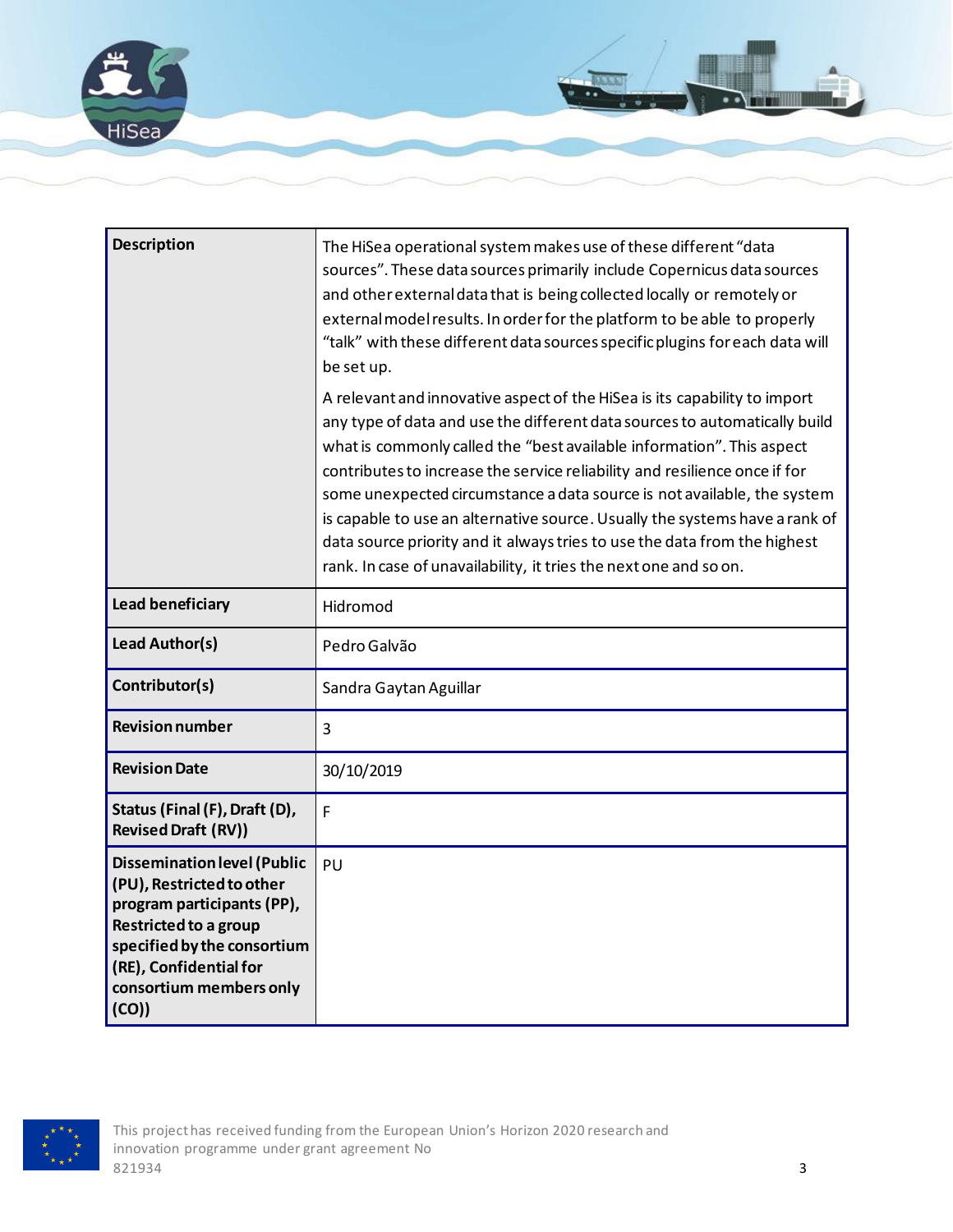

| <b>Document History</b> |            |                     |               |
|-------------------------|------------|---------------------|---------------|
| <b>Revision</b>         | Date       | <b>Modification</b> | <b>Author</b> |
| $\vert 0.1 \vert$       | 24/10/2019 | Text updating       | Sandra Gaytan |
| 0.2                     | 25/10/2019 | Text updating       | Anna Spinosa  |

| <b>Approvals</b>  |                 |                 |             |                      |
|-------------------|-----------------|-----------------|-------------|----------------------|
|                   | <b>Name</b>     | Organisation    | <b>Date</b> | Signature (initials) |
| Coordinator       | Ghada El Serafy | <b>Deltares</b> |             | <b>GES</b>           |
| <b>WP Leaders</b> | Adelio Silva    | Hidromod        |             | AS                   |

![](_page_3_Picture_3.jpeg)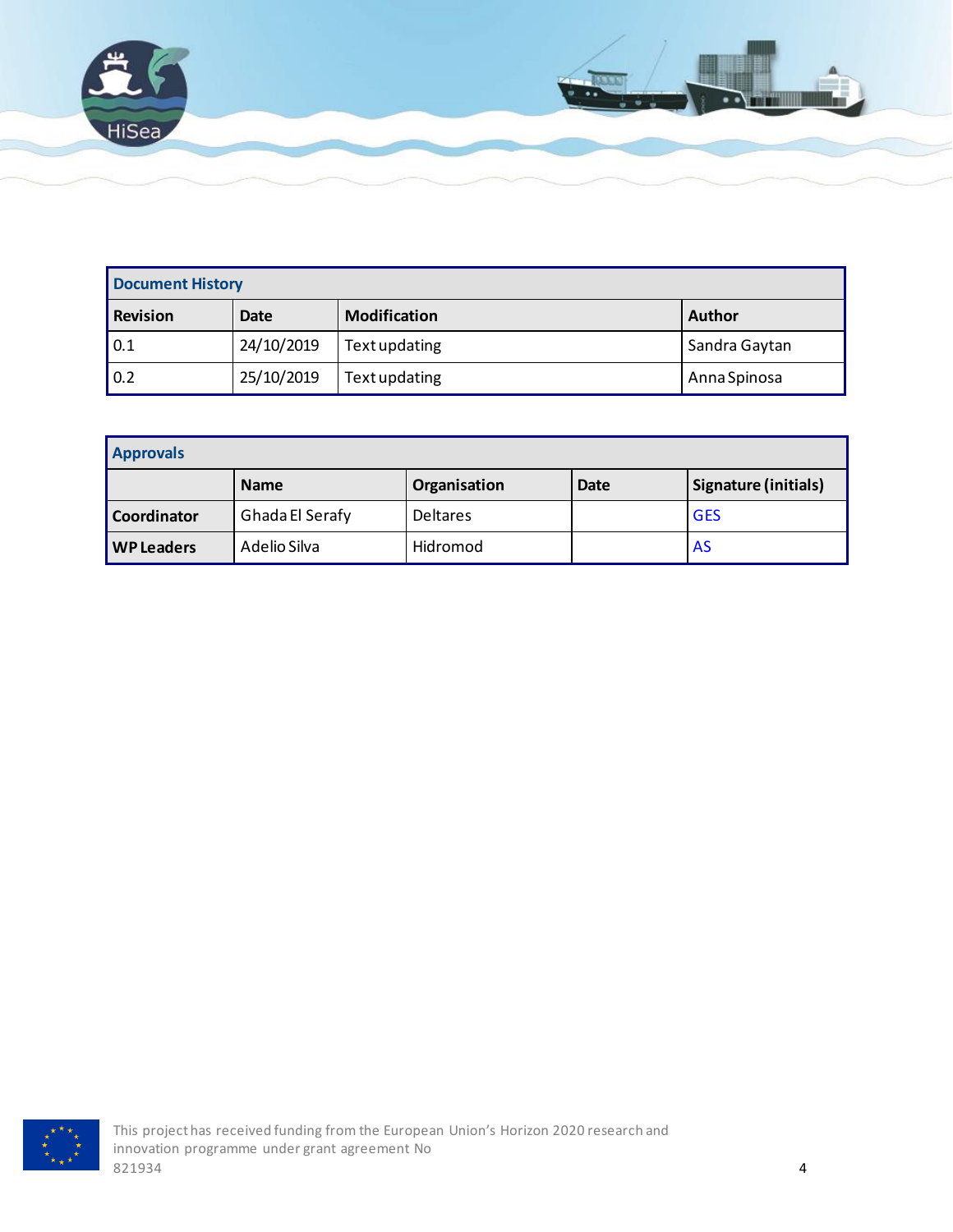![](_page_4_Picture_0.jpeg)

# <span id="page-4-0"></span>Table of contents and figures

## **Contents**

| $\mathbf{1}$ |       |  |  |
|--------------|-------|--|--|
| 2            |       |  |  |
|              | 2.1   |  |  |
|              | 2.1.1 |  |  |
|              | 2.1.2 |  |  |
|              | 2.1.3 |  |  |
| 3            |       |  |  |
| 4            |       |  |  |
| 5            |       |  |  |
| 6            |       |  |  |
| $7^{\circ}$  |       |  |  |

![](_page_4_Picture_4.jpeg)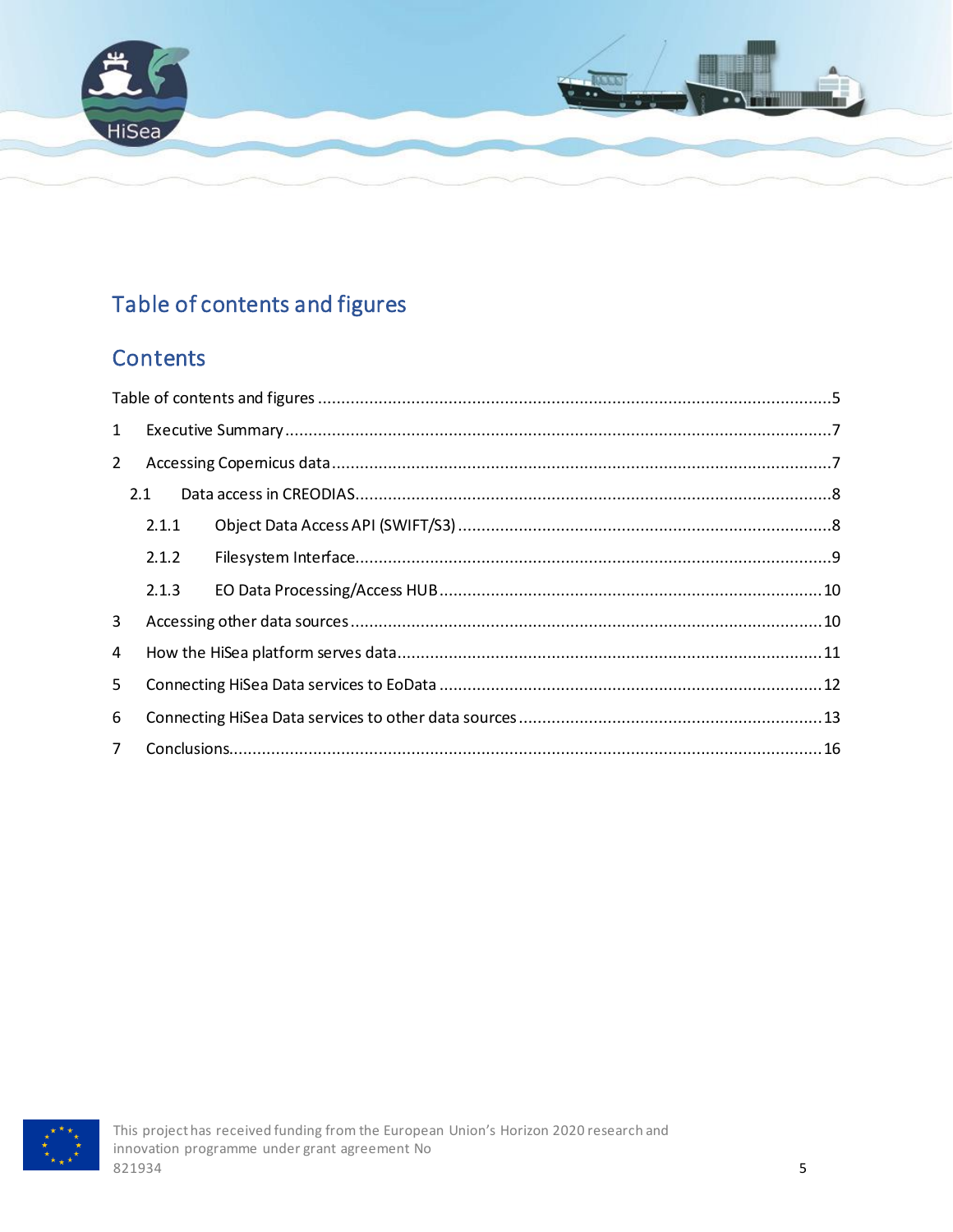![](_page_5_Picture_0.jpeg)

# Figures

![](_page_5_Picture_3.jpeg)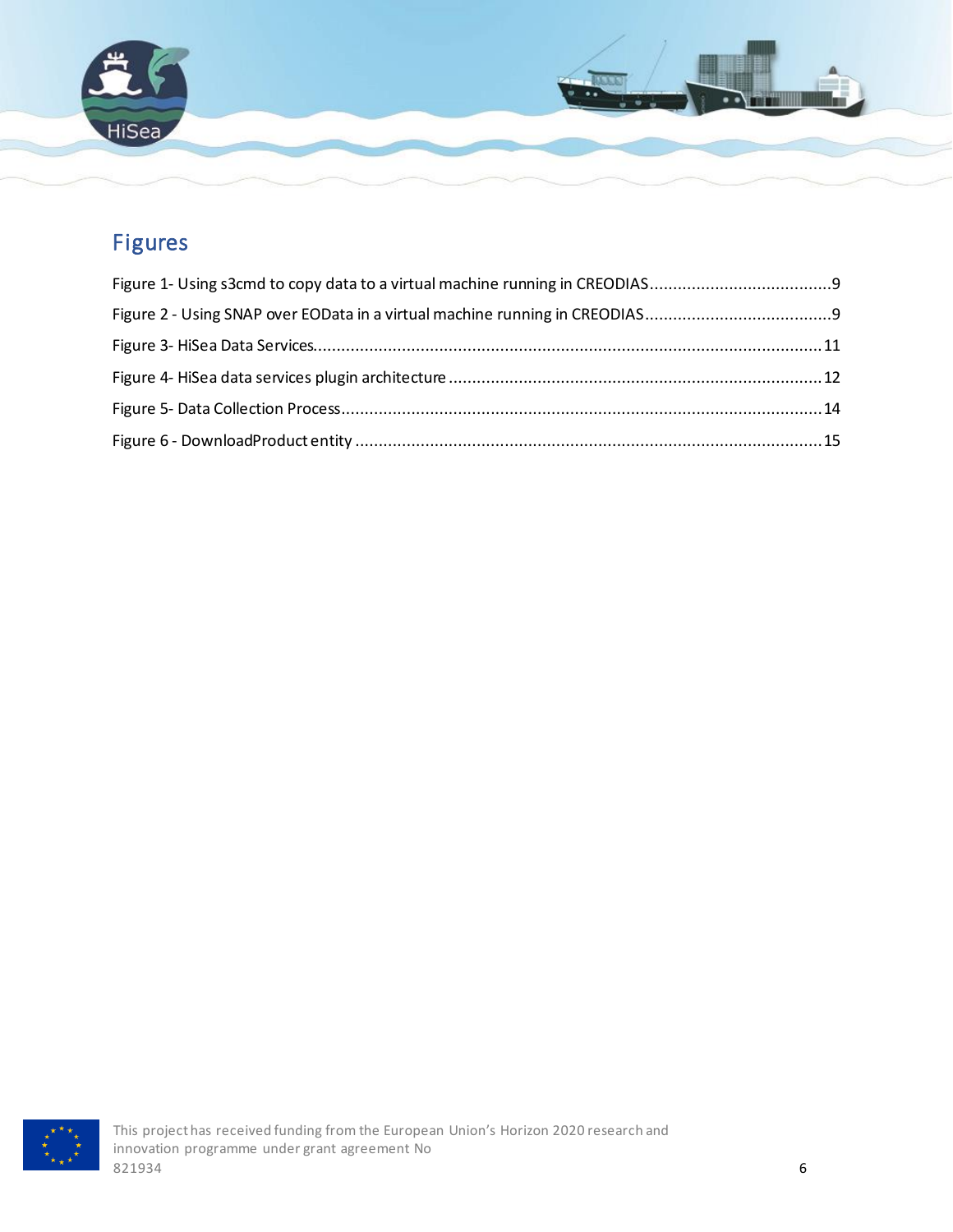![](_page_6_Picture_0.jpeg)

### <span id="page-6-0"></span>1 Executive Summary

The core functionality of the HiSea operational system is its capacity to aggregate data from different sources with different processing levels (raw data, derived data, etc.) and combine them to provide useful information for the end-users.

The HiSea platform chain starts with the acquisition of data into the system, either by a copy process or by means of real-time calls into external data repositories. The collected data are then converted on-thefly to known formats that can be later processed by other components of the platform.

The HiSea platform integrates data from external sources such as Copernicus data with data provided by local modeles, and operational systems such as FEWS, SAFI or AQUASAFE.

For the platform to be able to manage these different data sources properly, specific plugins for each data type will be set up. A relevant and innovative aspect of the HiSea platform is its capability to import different types of data and use them to automatically build an ensemble of the "best available information". This aspect contributes to increase the service reliability and resilience; and guarantees the functionality of the platform As an example, if for some unexpected circumstance, a data source is not available, the system is capable to use alternative sources.

Each data provider will have a rank of data source priority, and always tries to use the data from the highest level. In case of unavailability, it attempts the next one and so on.

This document focuses on strategies to access Copernicus data via the Data and Information Access Services (DIAS) platform. It also outlines the approach for other data sources, and how both can be combined.

## <span id="page-6-1"></span>2 Accessing Copernicus data

To facilitate and standardize access to data, the European Commission has deployed five cloud-based platforms providing centralized access to Copernicus data and information, as well as processing tools. These platforms are known asData and Information Access Services, or DIAS.

DIAS is an excellent fit for hosting the HiSea services since it would allow access to Copernicus data without the burden of maintaining data on the platform. Most of the DIAS platforms provide access to information

![](_page_6_Picture_11.jpeg)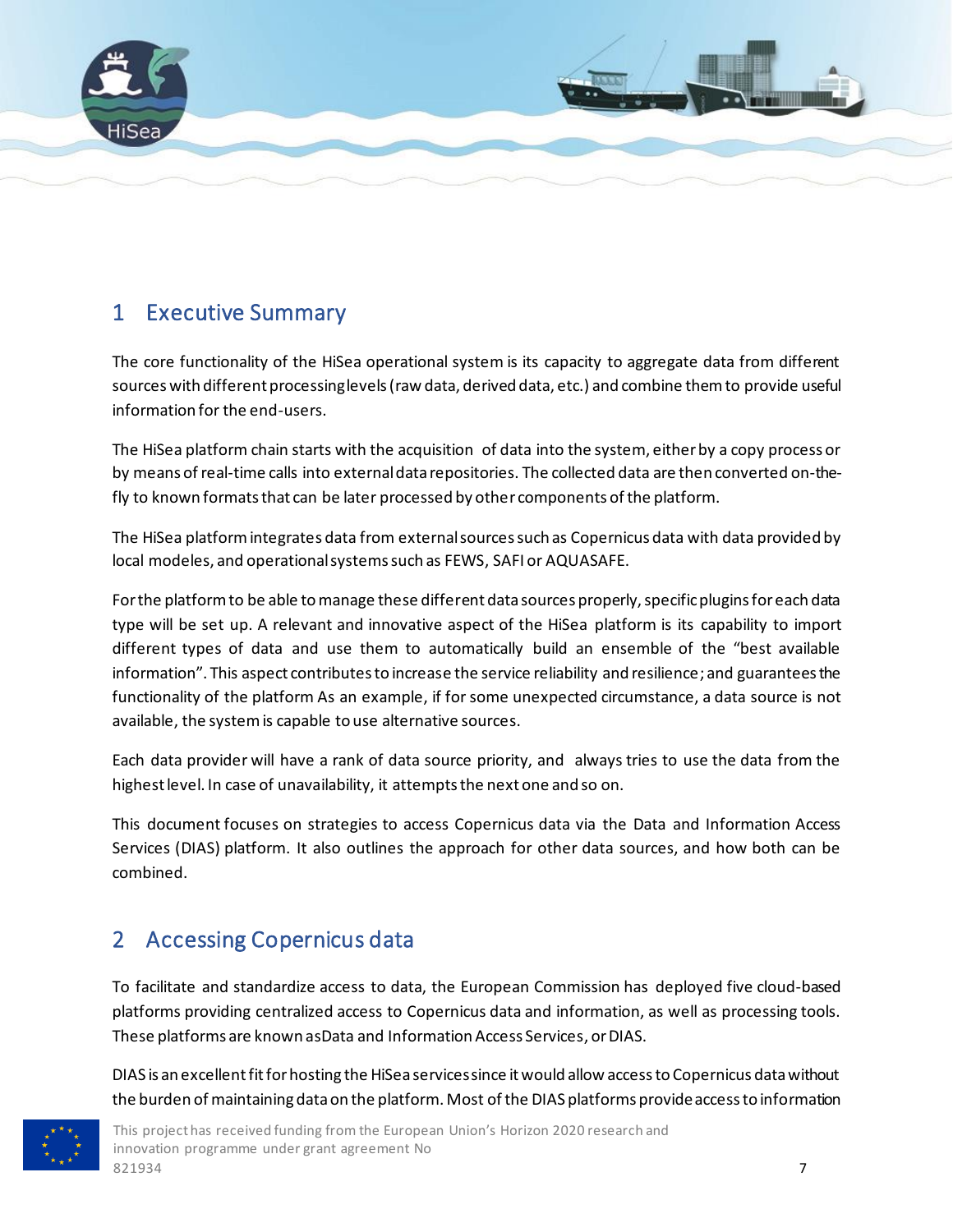![](_page_7_Picture_0.jpeg)

either via a network shared to a virtual machine (VM) running on their infrastructure or via data services hosted by the DIAS providers.. More information and detailed comparison have been addressed in D3.1 "State of the Art".

At this stage, as a starting testing exercise, CREODIAS has been selected among the available DIAS. The latest, due to the possibility of easily setting up an account with free credit in CREODIAS when compared to the other providers. However, most of the technologies here described, can be implemented to other DIAS providers.

#### <span id="page-7-0"></span>2.1 Data access in CREODIAS

#### <span id="page-7-1"></span>2.1.1 Object Data Access API (SWIFT/S3)

In CREODIAS data can be accessed via SWIFT or S3 API. Both SWIFT and S3 refer to implementations of cloud storage which usually consists of object storage<sup>1</sup> provided through a web service interface.

S3 and Swift are the most commonly used cloud object protocols. Amazon develops the S3 protocol and is available free for all third-party developers. The OpenStack Foundation manages the SWIFT protocol.

The OpenStack Foundation is a non-profit corporate entity established in September 2012 to promote OpenStack software and its community.

CREODIAS recommends Object Data Access API as the primary access method to the stored data (EOdata). Tenants (virtual machines in the CREODIAS infrastructure) can access Eart Observation (EO) data by sending HTTP requests to a standard SWIFT or S3 object interface.

Third-Party Services can use the Object API, but it is also the generic data access method used by other DIAS data access services. It may also be used by registered Users to download data directly to their workstation.

A test on a virtual machine running in CREODIAS infrastructure has been conduced and cmds3 has been successfully used to copy data via the S3 protocol from EOdata [\(Figure 1\)](#page-8-1).

This project has received funding from the European Union's Horizon 2020 research and innovation programme under grant agreement No  $821934$  8221934

 $1$  Object storage is a computer data storage architecture that manages data as objects, as opposed to other storage architectures like file systems.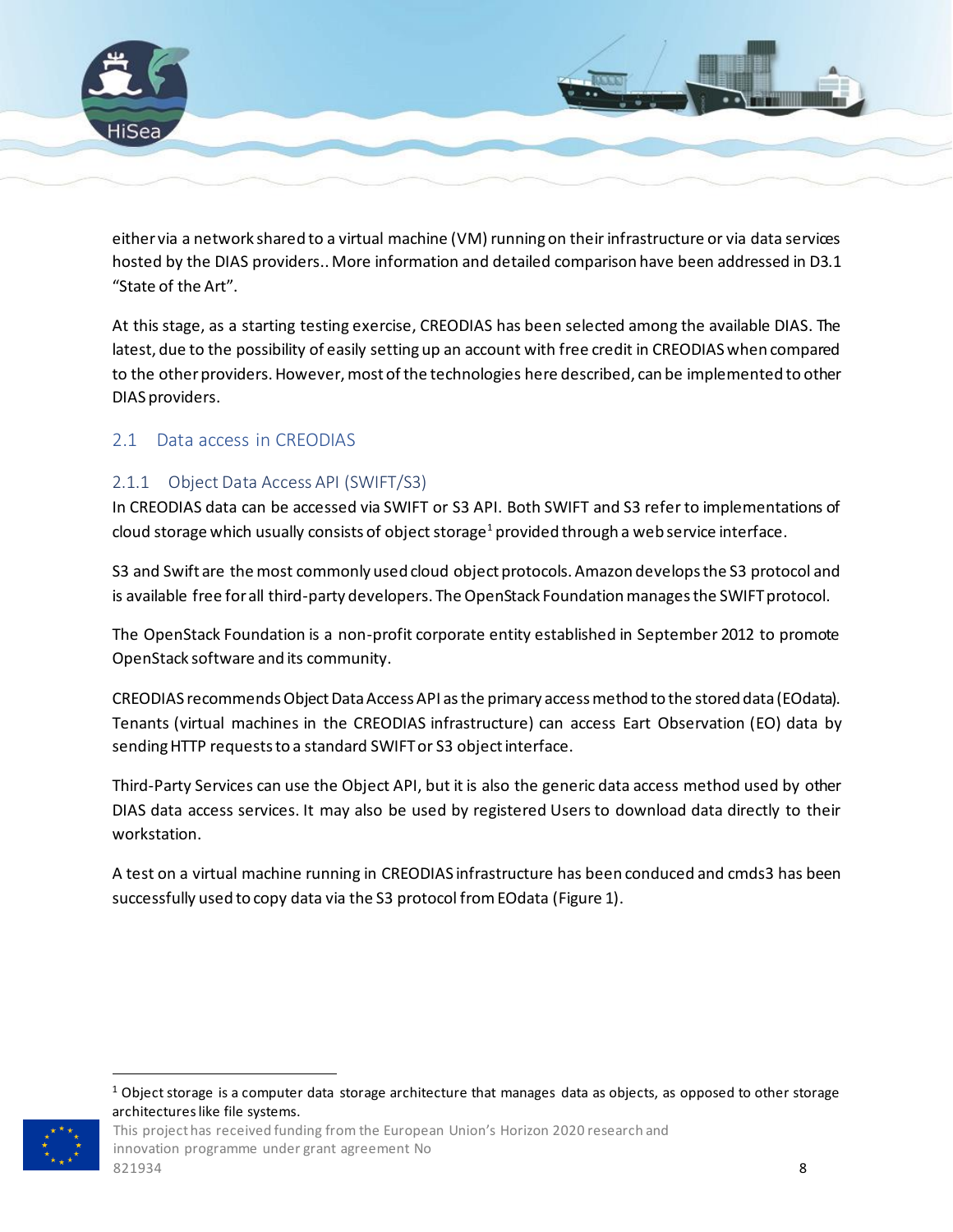![](_page_8_Picture_0.jpeg)

![](_page_8_Figure_1.jpeg)

*Figure 1- Using s3cmd to copy data to a virtual machine running in CREODIAS*

#### <span id="page-8-1"></span><span id="page-8-0"></span>2.1.2 Filesystem Interface

The file system interface allows access to EO data through a "regular file system." Data is materialized in what seams to be a regular folder in virtual machines running on the CREODIAS infrastructure. This approach is useful since most applications (ex: Sentinel Toolboxes) were designed to access data using a traditional POSIX filesysteminterface [\(Figure 2\)](#page-8-2).

Filesystem access may be achieved either through an emulation software that allows a Linux VM to 'mount' an object filestore as a filesystem or an NFS proxy. In both cases, the mounted repository is a read-only file tree mounted under the machine's filesystem.

CREODIAS does not recommend the usage of the filesystem interface. Whenever possible, direct object access (SWIFT/S3) is the preferred access method. Both emulation and NFS proxy have issues of performance and throughput of data access.

![](_page_8_Picture_7.jpeg)

*Figure 2 - Using SNAP over EOData in a virtual machine running in CREODIAS*

![](_page_8_Picture_9.jpeg)

<span id="page-8-2"></span>This project has received funding from the European Union's Horizon 2020 research and innovation programme under grant agreement No  $821934$  9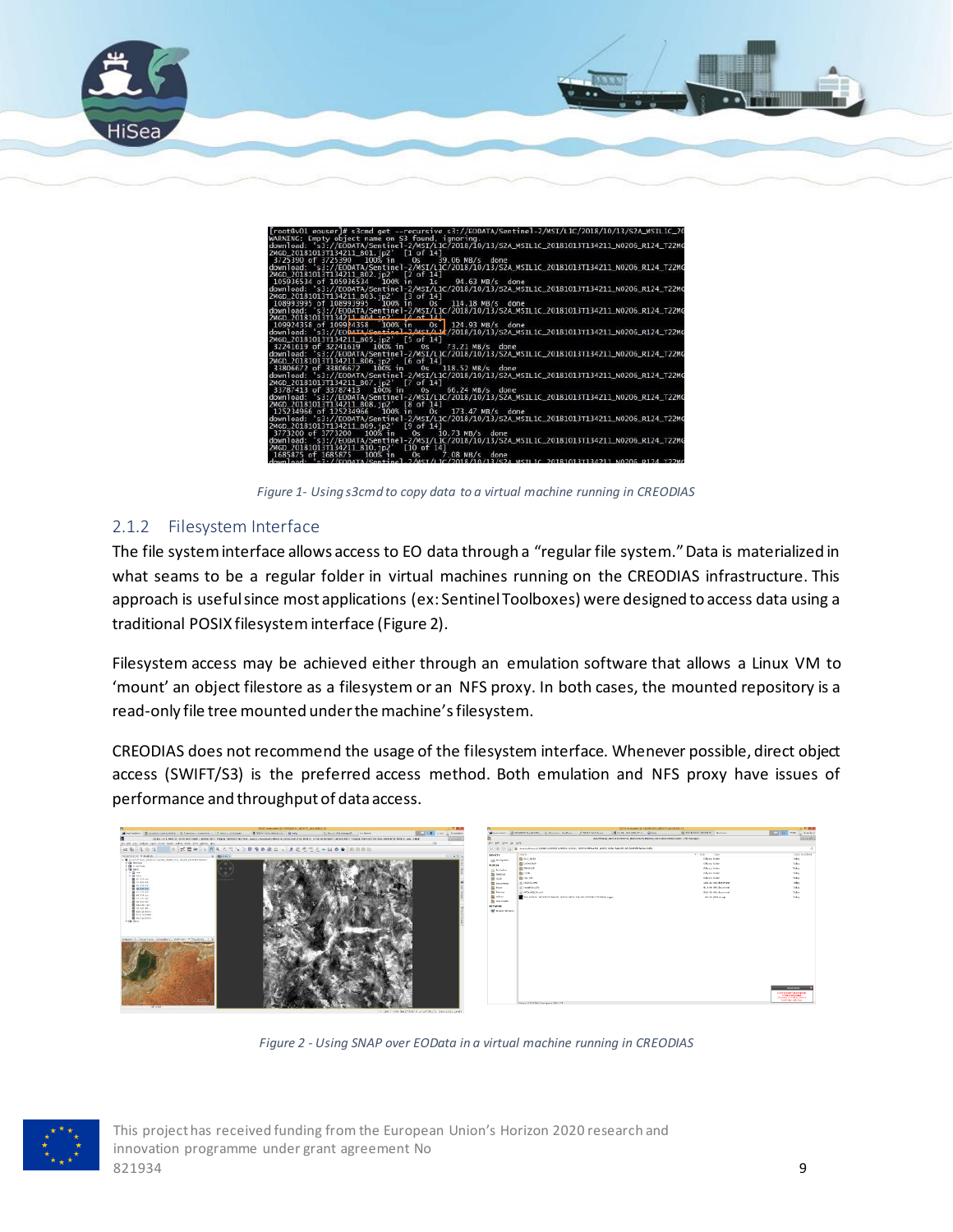![](_page_9_Picture_0.jpeg)

Some tests were conducted to test this sort of access with mixed results. Using SNAP over the mapped drive was successful, but listing directories and copying files via command-line resulted in errors or long execution times.

#### <span id="page-9-0"></span>2.1.3 EO Data Processing/Access HUB

Eo Data processing and access hub is a set of  $OGC^2$  compatible services hosted by CREODIAS. The Access Hub is focused on Copernicus satellites but also supporting other sources such as Landsat, PlanetLabs, and others. Image data from the EO Data Repository is processed in real-time using the CREODIAS cloud infrastructure and presented to the users in the form of customizable WMS/WMTS/WCS/WFS web services.

The Basic EO Data Access Hub services are free of charge. These include

- WFS access to catalogue data
- WMS, not for integration in web applications.
- EO Browser
- Mosaic Generator

More advanced functions are available via subscription with specific pricing. However, this sort of access seams to limiting for the goals of the HiSea platform.

### <span id="page-9-1"></span>3 Accessing other data sources

The main problem of accessing external sources is the diversity of transport protocols and file formats that exist. OGC standards such as sensor observation service (SOS ) and Web coverage service (WCF ) are still only partially adopted by most data providers.

Most gridded data are accessible via OPENDAP<sup>3</sup> protocol; however, other formats such as time-series and even satellite images are usually more scattered regarding access protocols.

This project has received funding from the European Union's Horizon 2020 research and innovation programme under grant agreement No  $821934$  and  $10$ 

<sup>2</sup> *The Open Geospatial Consortium (OGC) is a consensus standards organization, originated in 1994. In the OGC, more than 500 commercial, governmental, nonprofit and research organizations worldwide collaborate in a consensus process encouraging development and implementation of open standards for geospatial content and services, sensor web and Internet of Things, GIS data processing and data sharing.*

*<sup>3</sup> OPeNDAP is an acronym for "Open-source Project for a Network Data Access Protocol," an endeavor focused on enhancing the retrieval of remote, structured data through a Web-based architecture and a discipline-neutral Data Access Protocol (DAP). Widely used, especially in Earth science, the protocol is layered on HTTP, and its current specification is DAP4,[1] though the previous DAP2 version remains broadly used*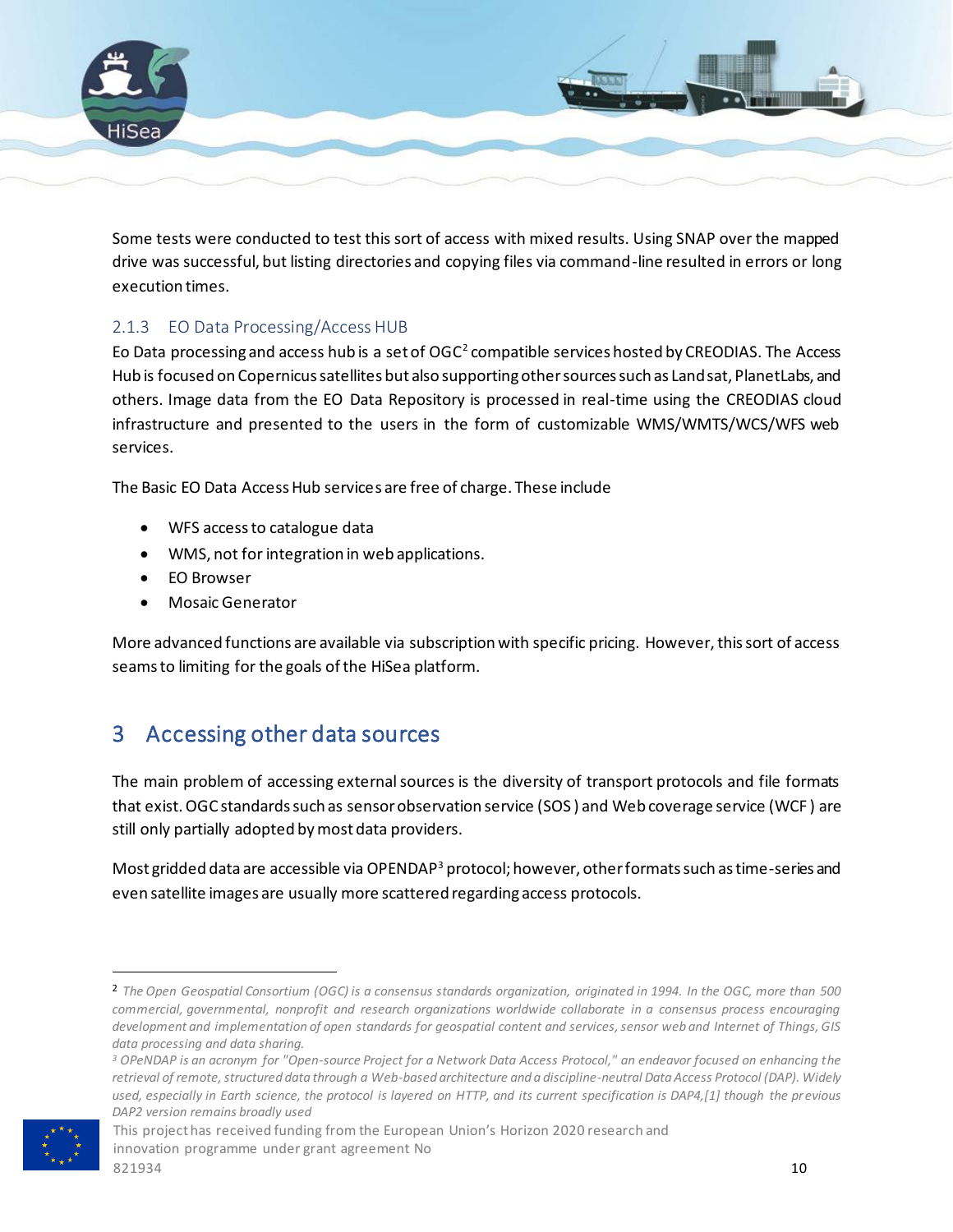![](_page_10_Picture_0.jpeg)

For instance, the Global Sea Level Observing System (GLOSS), has a global set of 290 tide gauges, most of them with close to real-time data. However, even though other access channels have been tested, the most reliable is the direct access to an HTML page for each sensor.

The global forecast system GFS<sup>4</sup> is accessible via an OPENDAP server, FTP access, or cloud storage via Amazon. It is the same data but with three different data access protocols.

## <span id="page-10-0"></span>4 How the HiSea platform serves data

The HiSea platform supplies data via two services (*HiSea Data Service*):

- Time Series service Comparable to OGC SOS, it provides time-series data from fixed or moving sensors. Only one coordinate in space sampled at any given time.
- Grid Data service Comparable to OGC WCS, serves up to 4D data, multiple points in space sampled at the same time.

Other services in the platform (model, calculations, etc.) call on *HiSea Data Service*s to obtain input data. Once completed, data is sent back into local storage so that HiSea Data Services can again serve it [\(Figure](#page-10-1)  [3\)](#page-10-1).

![](_page_10_Figure_8.jpeg)

<span id="page-10-1"></span><sup>4</sup> *GFS is a global numerical weather prediction system containing a global computer model and variational analysis run by the United States' National Weather Service (NWS).*

This project has received funding from the European Union's Horizon 2020 research and innovation programme under grant agreement No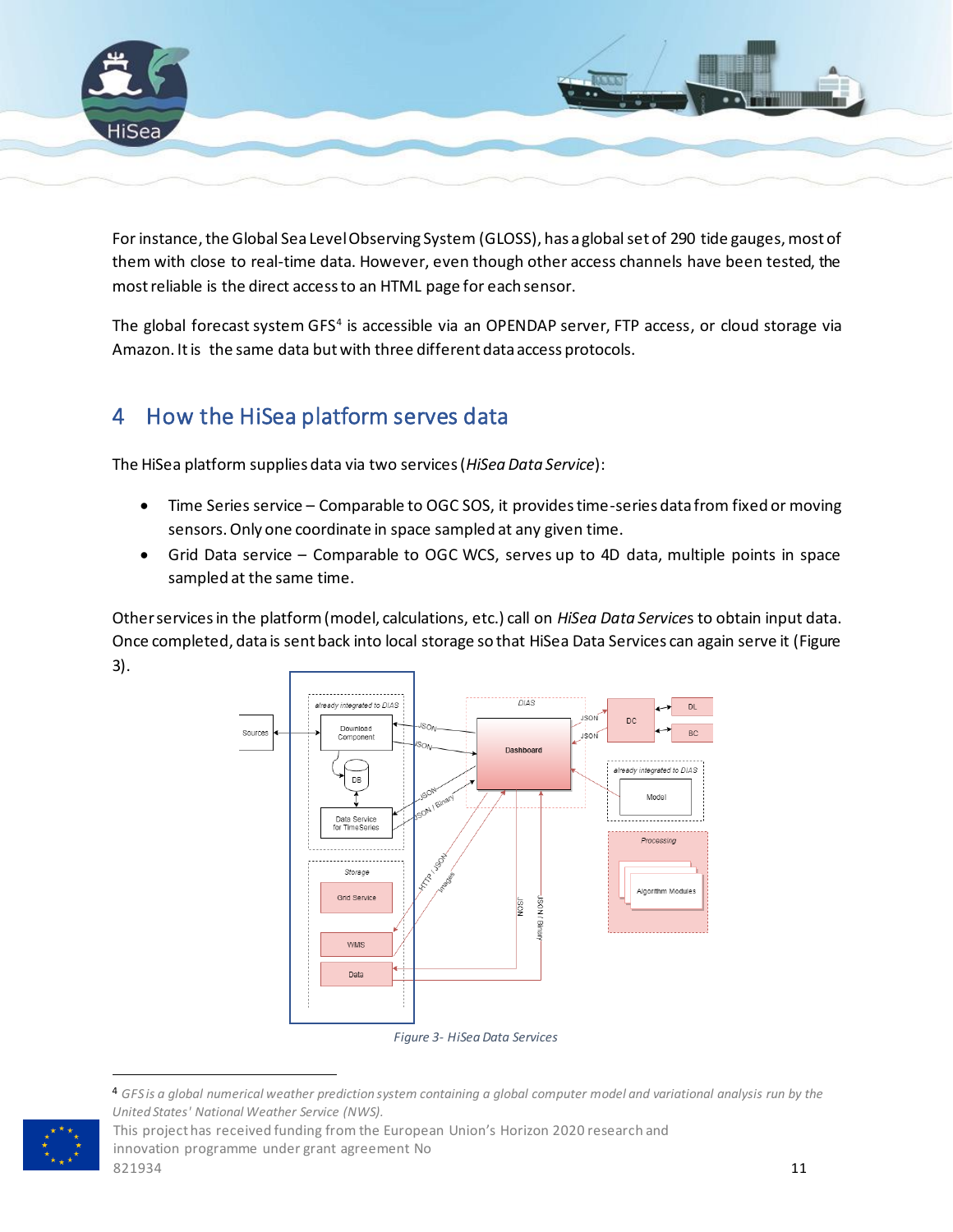![](_page_11_Picture_0.jpeg)

These services are set up to run directly over local storage or act as a proxy to data stored in other services. Whenworking as a proxy to external data sources is not possible (due to high latency, security, etc.), the HiSea download service is responsible for periodically downloading data into local storage accessed by the Data Services.

# <span id="page-11-0"></span>5 Connecting HiSea Data services to EoData

As described in previous deliverables, D4.1: HiSea backend architecture guidelines, the HiSea platform uses a Microservice architecture. Two of the core components were described in the section above, *[How](#page-10-0)  [the HiSea platform serves data](#page-10-0)*.

A plugin architecture is the selected pattern for the design of both services. This option allows swapping the local file system with a proxy for the remote data source, without changing the service definition.

![](_page_11_Figure_5.jpeg)

*Figure 4- HiSea data services plugin architecture*

<span id="page-11-1"></span>As described i[n Figure 4,](#page-11-1) when a service or interface request data from the Data Service, the request will be mapped to the correct data repository and use the right plug-in to obtain data on the fly from that specific location.

![](_page_11_Picture_8.jpeg)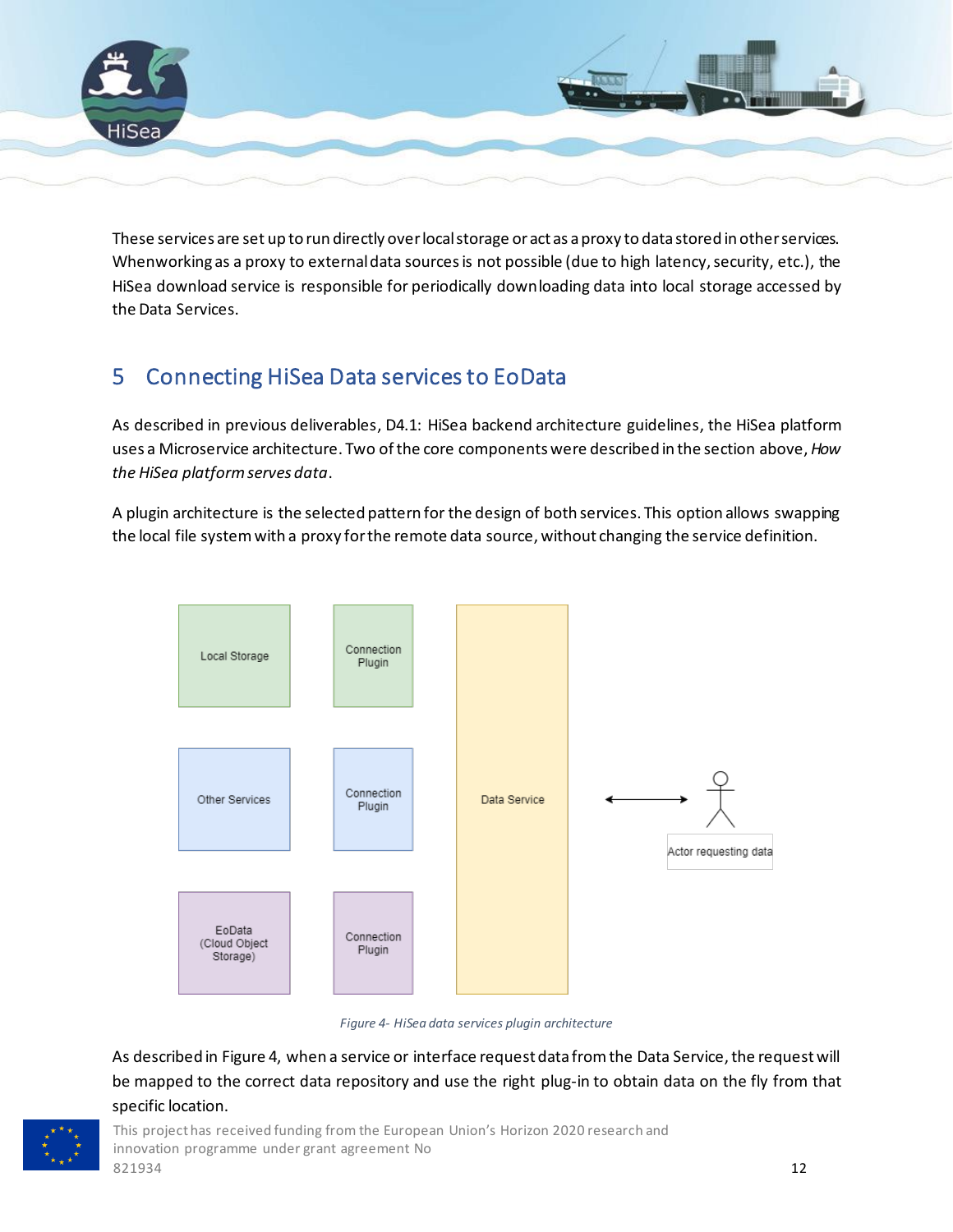![](_page_12_Picture_0.jpeg)

The advantage of this approach is that the service can be developed independently of the available sources. At any time, it can be expanded by simply adding a plug-in that correctly maps the new source.

Taking into account the EoData test performed, the object storage is the preferred pathway to access the COPERNICUS data from the EoData repository available in the DIAS platforms. The file system interface would provide a more comfortable development model, but its limitations are not compatible with the performance requirements of the HiSea platform. The EO Data connection plugin must work over the S3 of Swift protocols.

It is relevant to notice that this service architecture allows for the same services that access the external data sources to be used to connect to the project partner sources by merely implementing an appropriate plugin. It is the responsibility of the connection plugin to use a caching mechanism if necessary.

### <span id="page-12-0"></span>6 Connecting HiSea Data services to other data sources

Other data sources that cannot be accessed using HiSea Data Services proxy will require the HiSea download service to create a local copy of the data. As described in "*[Accessing other data sources](#page-9-1)s"* section, the problem with the variety of formats and protocols used to access this data. The data retrieval process, as shown in [Figure 5,](#page-13-0) is splitted into the following steps:

- Data enumeration decide which "files" to download
- Data acquisition transfer data from the remote system to local storage.
- Data conversion transform the acquired data into HiSea standard formats
- Sending data to storage Signal HiSea Data services that the dataset was updated

![](_page_12_Picture_10.jpeg)

This project has received funding from the European Union's Horizon 2020 research and innovation programme under grant agreement No  $821934$  and  $13$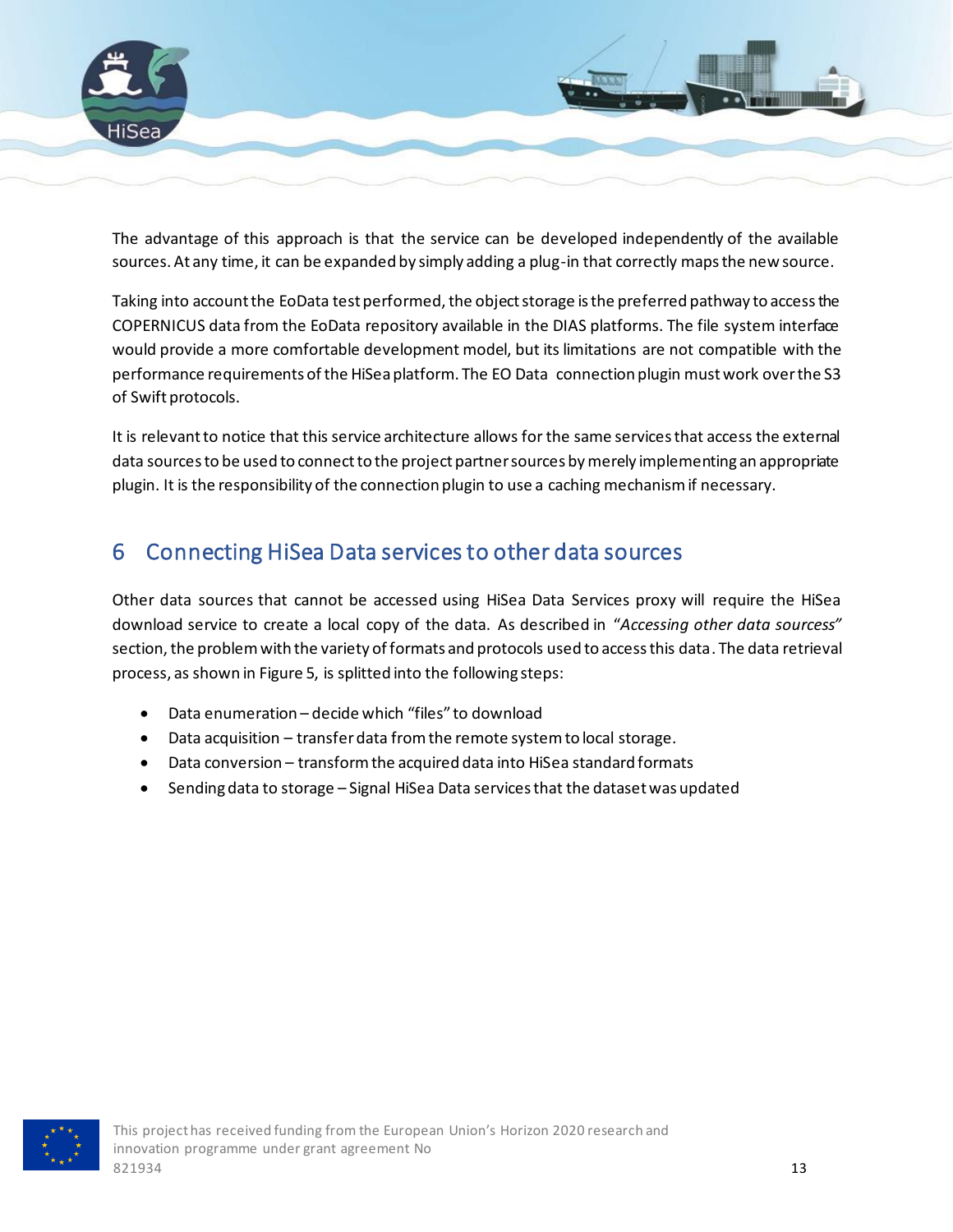![](_page_13_Picture_0.jpeg)

![](_page_13_Figure_1.jpeg)

*Figure 5- Data Collection Process*

<span id="page-13-0"></span>The Download Job entity encapsulates the configuration of each download process. Each download Job contains the description of:

- From where to retrieve data (RemoteAdress, Remote Credentials, etc.)
- how often to retrieve data (via a Cron expression)
- time period to be retrieved (hindcast, forecast, and ZeroTime)
- what data to retrieve (IFileEnumerator, DownloadProduct)
- how to retrieve it (IFIleDownloader)

Each enumerator plugin must implement the IFileEnumerator is the interface, ex:

- A MOTU plugin will generate the download command line for the selected products in the selected period
- An FTP plugin will generate the filenames for a specific FTP directory for the selected products in the selected period (e.g., Files with the dates on the filename, or files grouped in a directory by dates, etc.)

The IFIleDownloader will receive the list of "files" to download and perform the download ex:

![](_page_13_Picture_13.jpeg)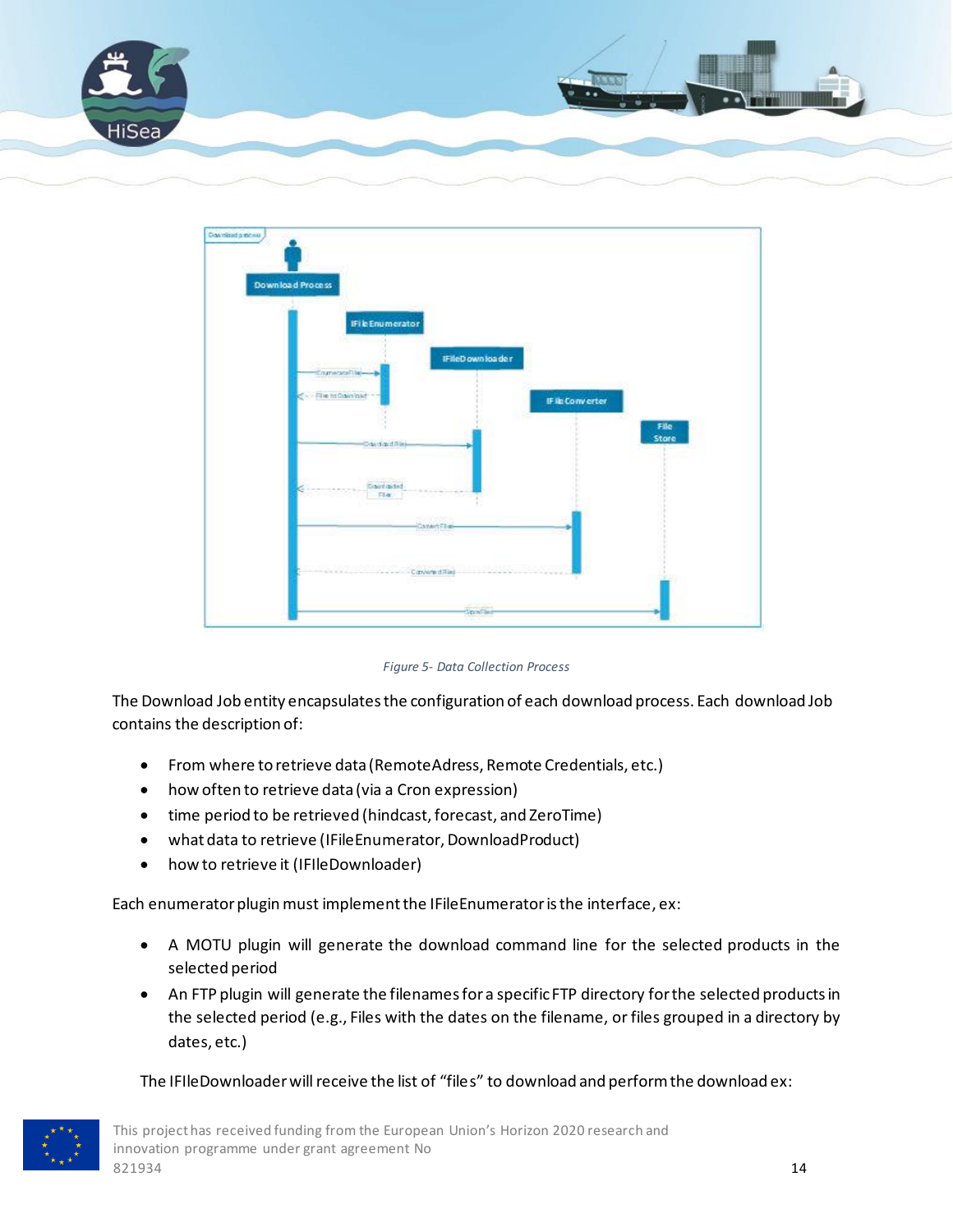![](_page_14_Picture_0.jpeg)

- OPENDAP downloader
- FTP client
- HTTP client

The period where to retrieve files from is calculated by:

- Start date = Current day at midnight + Zero time hindcast
- End Date = Current day at midnight + Zero time + forecast

The DownloadProduct entity encapsulates the description of which product to download along with the necessary conversions[\(Figure 6\)](#page-14-0).

![](_page_14_Figure_8.jpeg)

<span id="page-14-0"></span>*Figure 6 - DownloadProduct entity*

Each product represents one or more files in the remote server. The DownloadFile entity describes this situation. This class contains the file seeds that are necessary for the IFIleEnumerator to populate the RemoteFile property. Once the download executes, the LocalFile property will provide the path to the file. Finally, after conversion, the ConvertedFile will contain the way to the converted data.

Each DownloadProduct contains a list of DownloadProperty. The DownloadProperty acts as a dictionary between the names of properties in the remote files and the conventions used in HiSea.

This project has received funding from the European Union's Horizon 2020 research and innovation programme under grant agreement No  $821934$  and  $15$